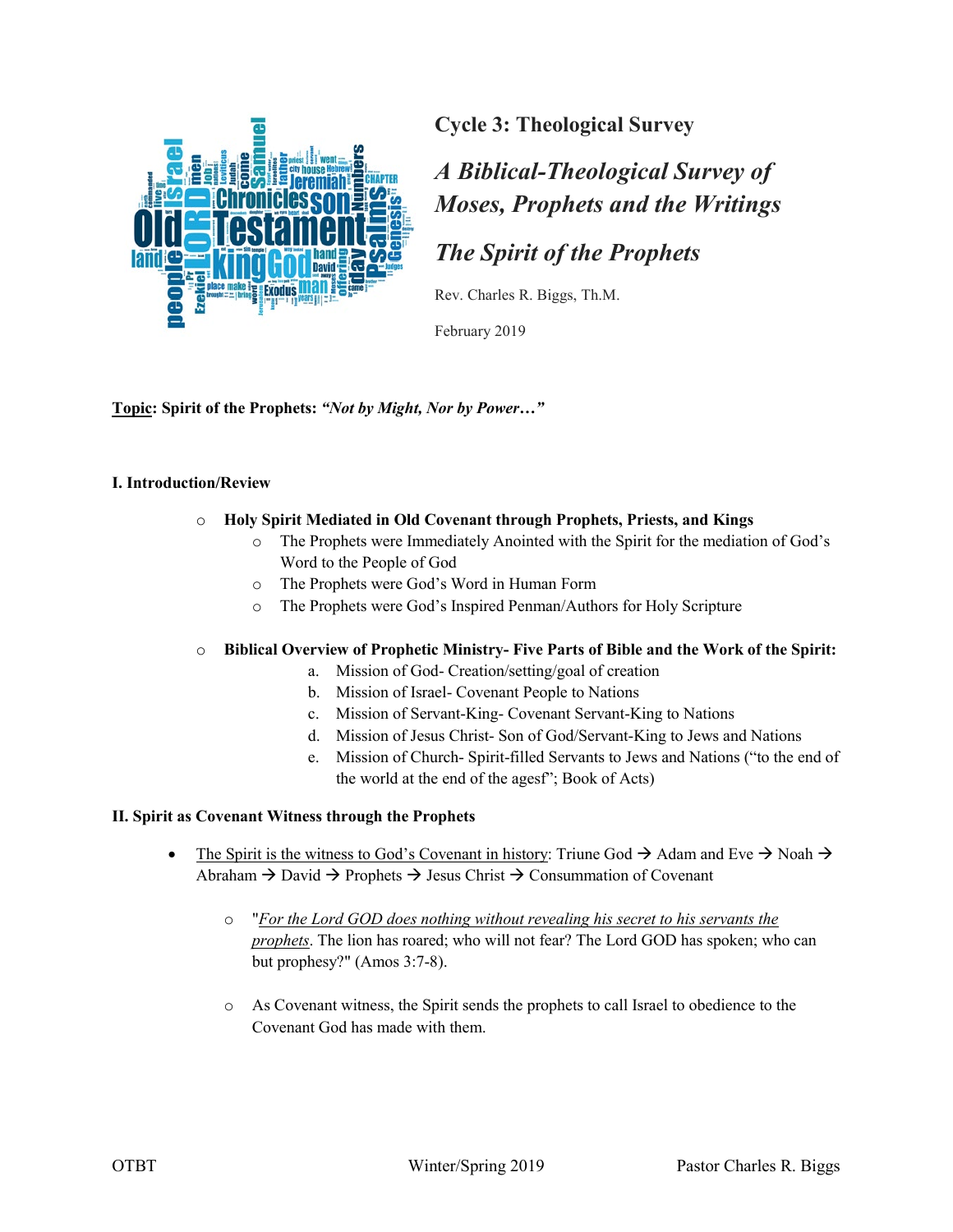- o In every dispensation/age/epoch of the Covenant of Grace, there are promises and warnings, blessings and curses made known by the Holy Spirit through "my servants the prophets" (2 Kings 17:13; Jer. 7:25, 26:5, 29:19; Zech. 1:6)
- Martin Luther wrote that "the Old Testament is the manger in which the baby Jesus is laid. Similarly, Michael Horton wrote: "…The Spirit gave us Jesus in the incarnation. Yet even before preparing the virgin's womb, He was preparing Israel as His manger through the prophets."
- The most characteristic gift of the Spirit of God in the Old Testament is to empower and to inspire chosen individuals to perform special tasks. Many of these tasks further God's redemptive purposes within the wider frame of the history of Israel. Hence, although there are gifts for an individual at a particular moment in time, their ultimate function and purpose relate to the good of the community in a permanent way. These gifts range from wisdom, administration, craftsmanship, and military leadership to prophecy and physical strength" (Thiselton, *The Holy Spirit—In Biblical Teaching, through Centuries, and Today,* pg. 9)

### **III. The Prophets and God's Word**

# **A. The Prophets spoke** *"as they were moved [carried along, "rushing like wind"] by the Holy Ghost"* **(cf. Acts 2:2)**

o 2 Peter 1:20-21: "Knowing this first, that no prophecy of scripture is of any private interpretation. For the prophecy came not in old time by the will of man: but holy men of God spake as they were moved by the Holy Ghost" (KJV)

#### **B. The Prophet's Office was to serve as God's Holy Mouthpiece (Ezek. 3:17; 33:17)**

- o "O man, says the Lord, I have set you as a leader over the House of Israel. You will therefore hear the word of my mouth, and you will declare it to them from me" (Ezek. 3:17).
- o "So you, son of man, I have made a watchman for the house of Israel. Whenever you hear a word from my mouth, you shall give them warning from me" (Ezek. 33:7).

# **C. Israel's Response to the Prophets: To Hear, Heed, and Honor (Jer. 7:22-23; 11:7; cf. 1 Sam. 15:22-23)**

- o "Listen to my word. I will be your God and you will be my people, and you will walk in the ways that I will who you" (Jer. 7:22-23)
- o "Listen to my word" (Jer. 11:7)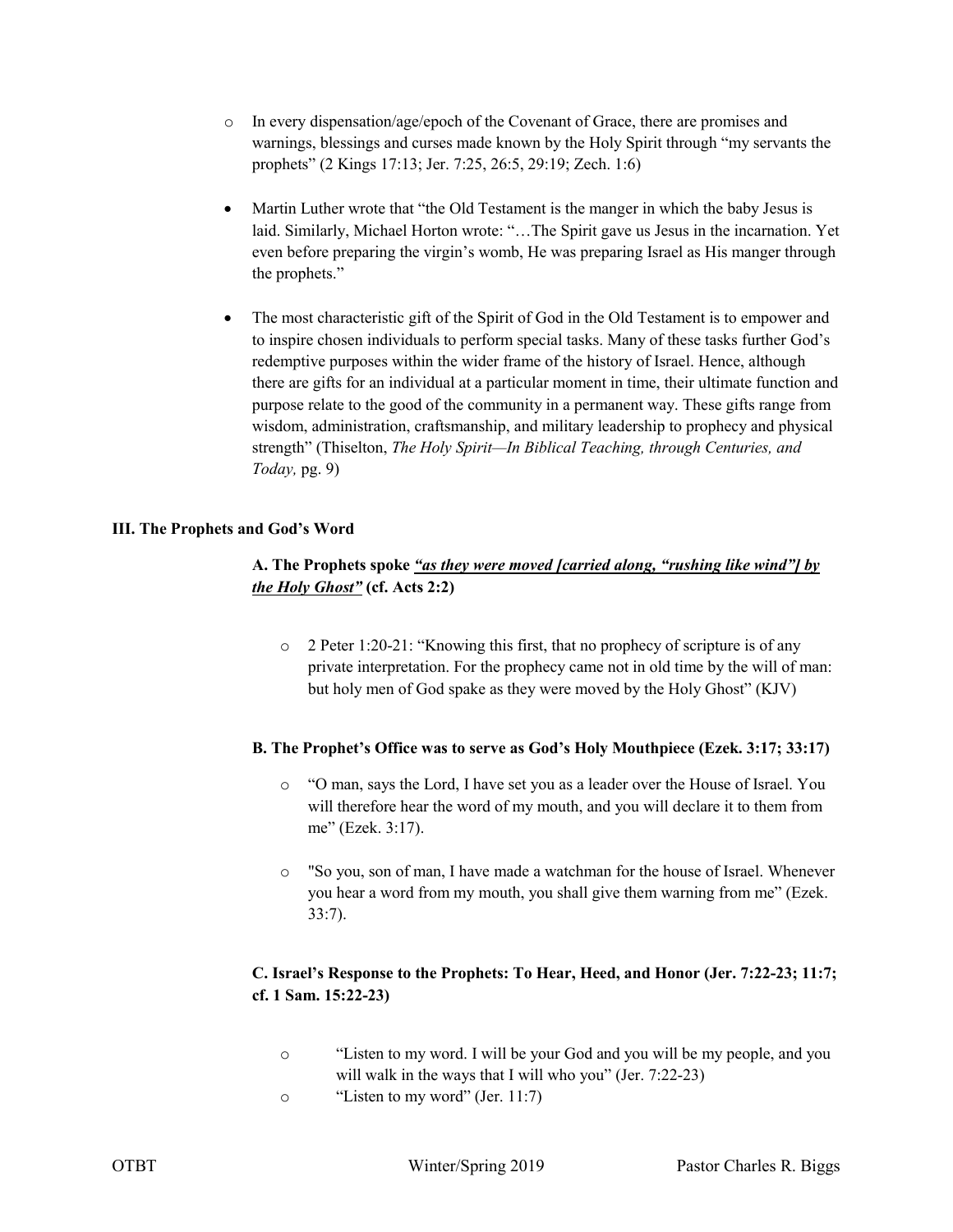- o "For obedience is better than sacrifice, and it is better to listen than to offer the fat of sacrifices" (1 Sam. 15:22-23)
- **E. Primary Work of Spirit in the Prophets: Jeremiah / Micah (Jer. 23:18, 22, 28; Micah 3:8).**
	- o **To Reveal: Speak, illuminate, direct, anoint preaching:**
		- *"For who among them has stood in the council of the LORD to see and to hear his word, or who has paid attention to his word and listened? … But if they had stood in my council, then they would have proclaimed my words to my people, and they would have turned them from their evil way, and from the evil of their deeds" / "Let the prophet who has a dream tell the dream, but let him who has my word speak my word faithfully"* (Jeremiah 23:18, 22, 28)

## o **To Anoint and Fill:**

- *"But as for me, I am filled with power, with the Spirit of the LORD, and with justice and might, to declare to Jacob his transgression and to Israel his sin"* (Micah 3:8)
- o **Anointing/Indwelling for representative service of prophets, priests, and kings (Neh. 9:30; John 7:37-39, 14:17**
	- Mediators of the Old Covenant were anointed and indwelt by the Spirit
	- **The Mediators, Prophets, Priests, and Kings** were indwelt with the fullness of God's Spirit *on behalf of* the people. This pointed to Christ, who would be full of the Spirit, not merely for Himself, for His Church.
		- God ministered His Spirit through the mediators to His people: *"Many years you bore with them and warned them by your Spirit through your prophets. Yet they would not give ear. Therefore you gave them into the hand of the peoples of the lands"* (Nehemiah 9:30)
		- Distinction between God's Spirit regeneration/sanctification and His indwelling OT believers: We should make a distinction between indwelling and regeneration. OT believers were regenerated and sanctified but not necessarily indwelt (unless called to a special office that pointed to Christ's Person and Work)
		- God regenerated Old Testament believers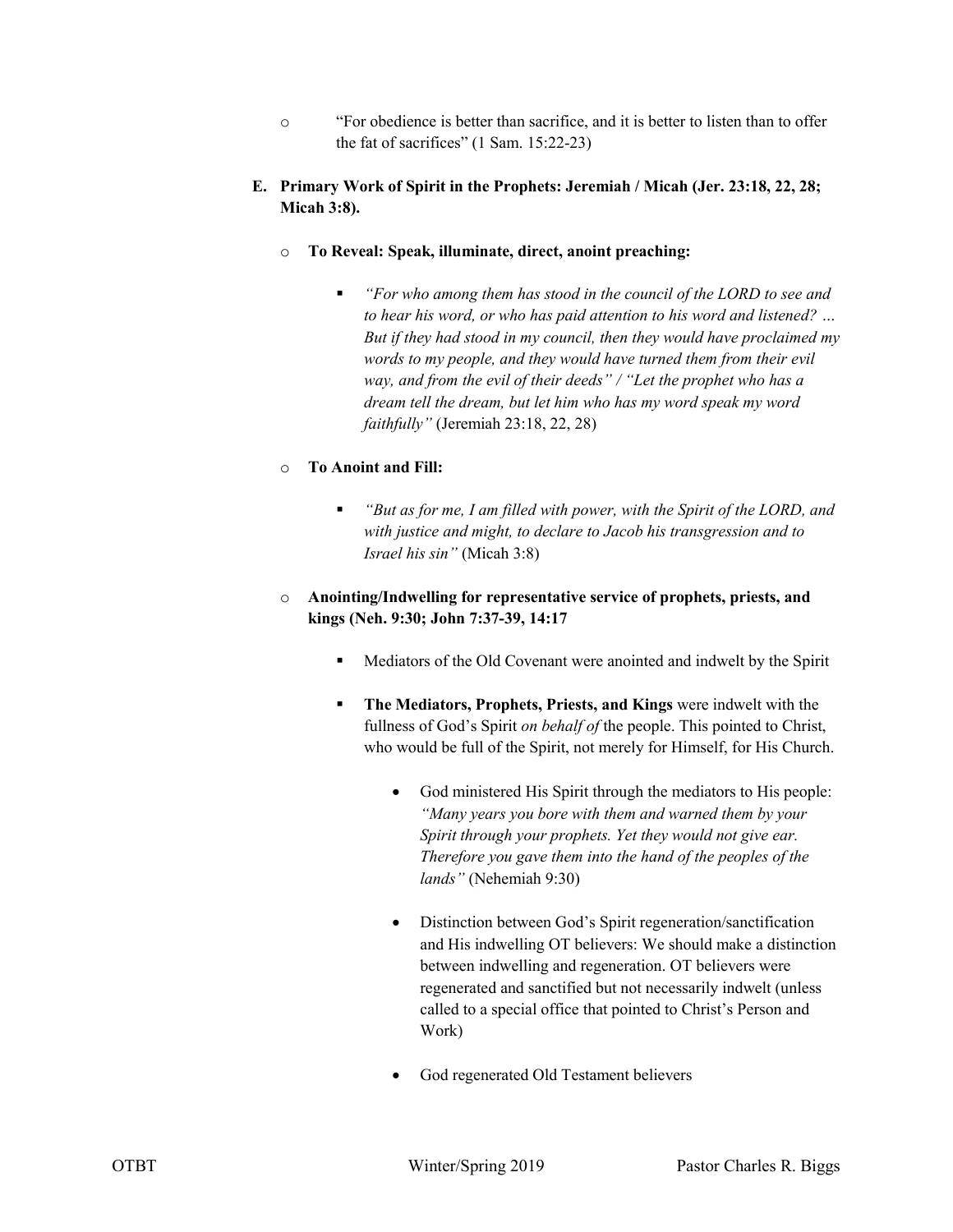- Not all Old Testament believers were "indwelt" with the Spirit: "…The Spirit of truth, whom the world cannot receive, because it neither sees him nor knows him. *You know him, for he dwells with you and will be in you*" (John 14:17)
- The Spirit was "with" the people, but not within them (John 14:17)
	- However, the Spirit indwelt prophets, priests, and kings as (1) chosen representative heads that pointed forward to all (Joel 2: *"…I will pour out my Spirit upon all flesh"*; (2) As God's way of indwelling until the fullness f the times.
	- Hamilton writes: "Indwelling does exist in the Old Covenant, but it is not each individual that is indwelt. In the Old Covenant God indwelt the temple. In the New Covenant the people of God *are* the temple, and God dwells *in* them" (*God's Indwelling Presence,* pg. 160)
	- McKelvey writes: "[In the New Covenant epoch/era] God no longer dwells in a house *with* His people; He dwells *in*  them; they are His temple" (*The New Temple,* pg. 180)
- F. **"Who's Who of the Great Prophets":** Enoch  $\rightarrow$  Noah  $\rightarrow$  Moses  $\rightarrow$  Samuel  $\rightarrow$ Elijah  $\rightarrow$  Elisha  $\rightarrow$  Isaiah, Jeremiah, Ezekiel, and Daniel  $\rightarrow$  Hosea, Amos, Jonah, Micah, Obadiah, Malachi, Zechariah, Haggai, etc
	- o Elijah: "*The prayer of a righteous person has great power as it is working. Elijah was a man with a nature like ours*, and he prayed fervently that it might not rain, and for three years and six months it did not rain on the earth. Then he prayed again, and heaven gave rain, and the earth bore its fruit" (James 5:16b-18)

## **G. Highlights of the the Prophets' Teaching**

- a. **King (Messianic Mediator)**: Isaiah 11:1-10; 42:1-4; 59:15b-21; 61:1-3 (cf. Luke 4:18-21): Anointing of Spirit on Messiah, Messiah's Person and Ministry
- b. **Covenant**: Jeremiah 31:31-34: New Covenant
- c. **Tabernacle/Temple/Dwelling of God**: Ezekiel 16; 36:26-27, 37:1ff: Circumcision of Heart/Regeneration
	- The Spirit clothes the "infant" with Christ and His righteousness (Ezek. 16:4-14)